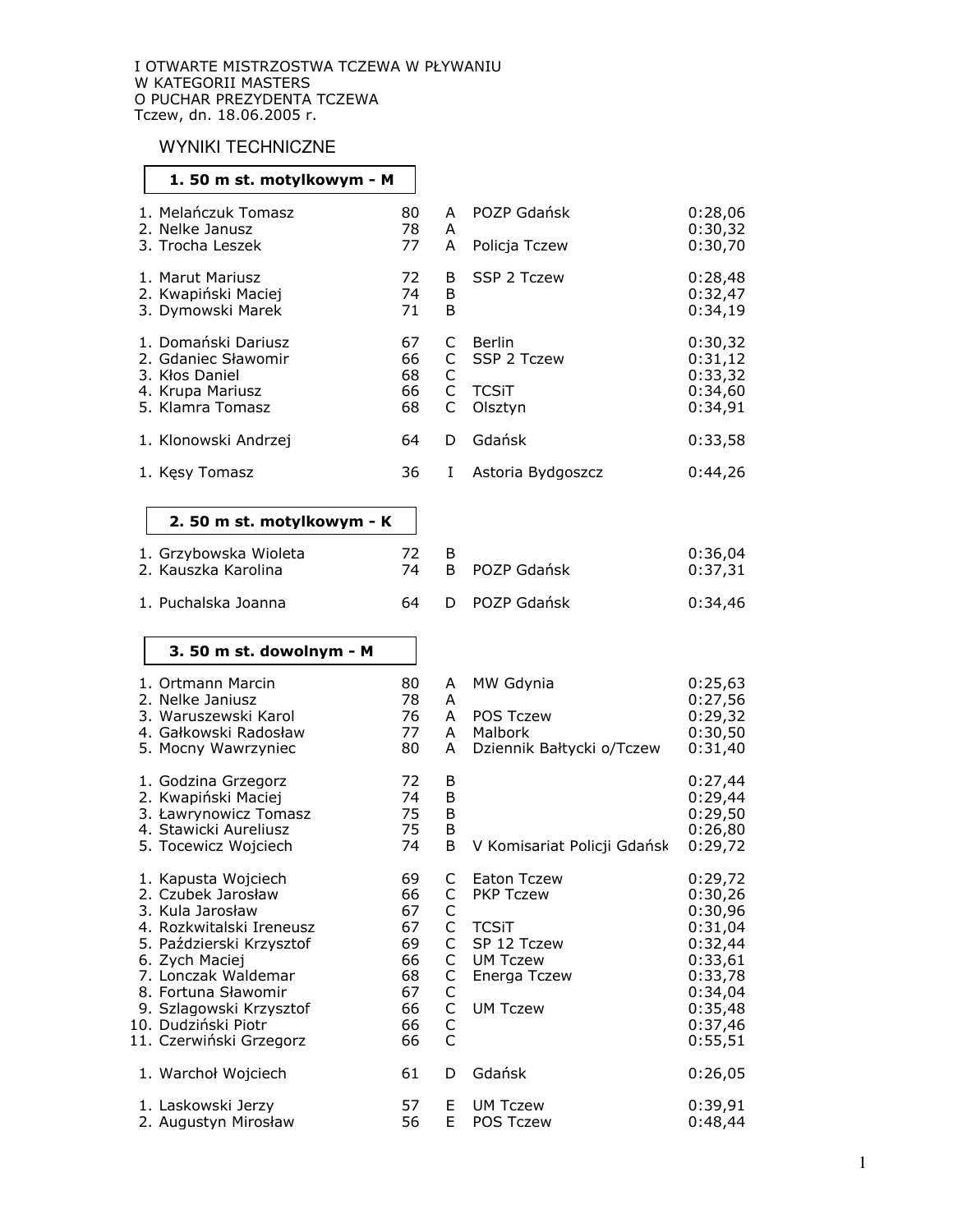| 1. Mocny Zbigniew<br>2. Uba Stanisław                                                                 | 51<br>51                   | F<br>F                                     | <b>POS Tczew</b><br>POZP Gdańsk                 | 0:51,35<br>1:02,15                                  |
|-------------------------------------------------------------------------------------------------------|----------------------------|--------------------------------------------|-------------------------------------------------|-----------------------------------------------------|
| 1. Sojka Marian                                                                                       | 50                         | G                                          | <b>TCSiT</b>                                    | 0:36,62                                             |
| 1. Klamra Tadeusz                                                                                     | 45                         | H                                          |                                                 | 0:52,87                                             |
| 1. Kesy Tomasz                                                                                        | 36                         | $\mathbf I$                                |                                                 | 0:39,98                                             |
| 4. 50 m st. dowolnym - K                                                                              |                            |                                            |                                                 |                                                     |
| 1. Kauszka Karolina<br>2. Lawrenz-Mańczak Joanna<br>3. Wawrzynkiewicz Alicja                          | 74<br>72<br>73             | B<br>B<br>B                                | POZP Gdańsk<br>Astoria Bydgoszcz                | 0:31,77<br>0:33,54<br>0:37,38                       |
| 4. Łukasiewicz Sabina                                                                                 | 73                         | B                                          | G 1 Tczew                                       | 0:40,38                                             |
| 1. Osowska Violetta<br>2. Sikorska Małgorzata<br>3. Helios Małgorzata<br>4. Stywa Ewa<br>5. Freza Ewa | 66<br>66<br>68<br>66<br>66 | C<br>С<br>$\mathsf C$<br>$\mathsf{C}$<br>C | SSP 2 Tczew<br>Astoria Bydgoszcz<br>SP 12 Tczew | 0:31,26<br>0:32,26<br>0:34,61<br>0:36,06<br>0:40,63 |
|                                                                                                       |                            |                                            |                                                 |                                                     |
| 1. Buczak Ewa                                                                                         | 59                         | Е                                          | I LO Tczew                                      | 0:46,55                                             |
| 1. Niemczyk Anna                                                                                      | 51                         | F                                          | Astoria Bydgoszcz                               | 0:40,92                                             |
| 1. Pyszka Zofia                                                                                       | 36                         | I                                          | Astoria Bydgoszcz                               | 1:23,88                                             |
| 1. Wilczyńska Wacława                                                                                 | 28                         | K                                          | Astoria Bydgoszcz                               | 0:57,51                                             |
| 5. 50 m st. klasycznym - M                                                                            |                            |                                            |                                                 |                                                     |

# 5. 50 m st. klasycznym - M

| 1. Waruszewski Karol<br>2. Surwiło Witold<br>3. Mocny Wawrzyniec                                                                                                             | 76<br>77<br>80                         | A<br>A<br>A                     | <b>POS Tczew</b><br>SSP 2 Tczew<br>Dziennik Bałtycki o/Tczew | 0:39,68<br>0:40,89<br>0:41,11                                             |
|------------------------------------------------------------------------------------------------------------------------------------------------------------------------------|----------------------------------------|---------------------------------|--------------------------------------------------------------|---------------------------------------------------------------------------|
| 1. Stawicki Aureliusz<br>2. Maciejewski Tomasz                                                                                                                               | 75<br>74                               | B<br>B                          |                                                              | 0:34,34<br>0:42,43                                                        |
| 1. Kapusta Roman<br>2. Paździerski Krzysztof<br>3. Pawłowski Krzysztof<br>4. Markowski Jarosław<br>5. Szlagowski Krzysztof<br>6. Dudziński Piotr<br>7. Bartoszewski Jarosław | 68<br>69<br>69<br>69<br>66<br>66<br>66 | C<br>C<br>C<br>C<br>C<br>C<br>Ċ | Malbork<br>SP 12 Tczew<br><b>UM Tczew</b><br>SSP 2 Tczew     | 0:38,98<br>0:41,13<br>0:42,03<br>0:42,41<br>0:43,10<br>0:57,36<br>1:46,06 |
| 1. Klonowski Jacek<br>2. Jabłczyk Jarosław                                                                                                                                   | 64<br>65                               | D.<br>D                         | Gdańsk                                                       | 0:37,25<br>0:40,89                                                        |
| 1. Borzyszkowski Wojciech                                                                                                                                                    | 60                                     | F.                              | SP 10 Tczew                                                  | 0:51,04                                                                   |
| 1. Machniewicz Włodzimierz<br>2. Mocny Zbigniew<br>3. Władasz Aleksander                                                                                                     | 53<br>51<br>52                         | F.<br>F.<br>F                   | JW3730<br><b>POS Tczew</b>                                   | 1:14,90<br>0:49,78<br>0:44,28                                             |
| 1. Maszkowski Brunon                                                                                                                                                         | 43                                     | H                               | <b>UM Tczew</b>                                              | 1:03,38                                                                   |
| 6. 50 m st. klasycznym - K                                                                                                                                                   |                                        |                                 |                                                              |                                                                           |

| 1. Stawicka-Zielenkiewicz Kornelia 73 |    |                | 0:40.52 |
|---------------------------------------|----|----------------|---------|
| 2. Grzybowska Wioleta                 |    |                | 0:41.36 |
| 3. Kalkowska Sylwia                   |    | 74 B G 2 Tczew | 0:43.77 |
| 4. Pustkowska Anna                    | 75 | B ZST Tczew    | 0:54.60 |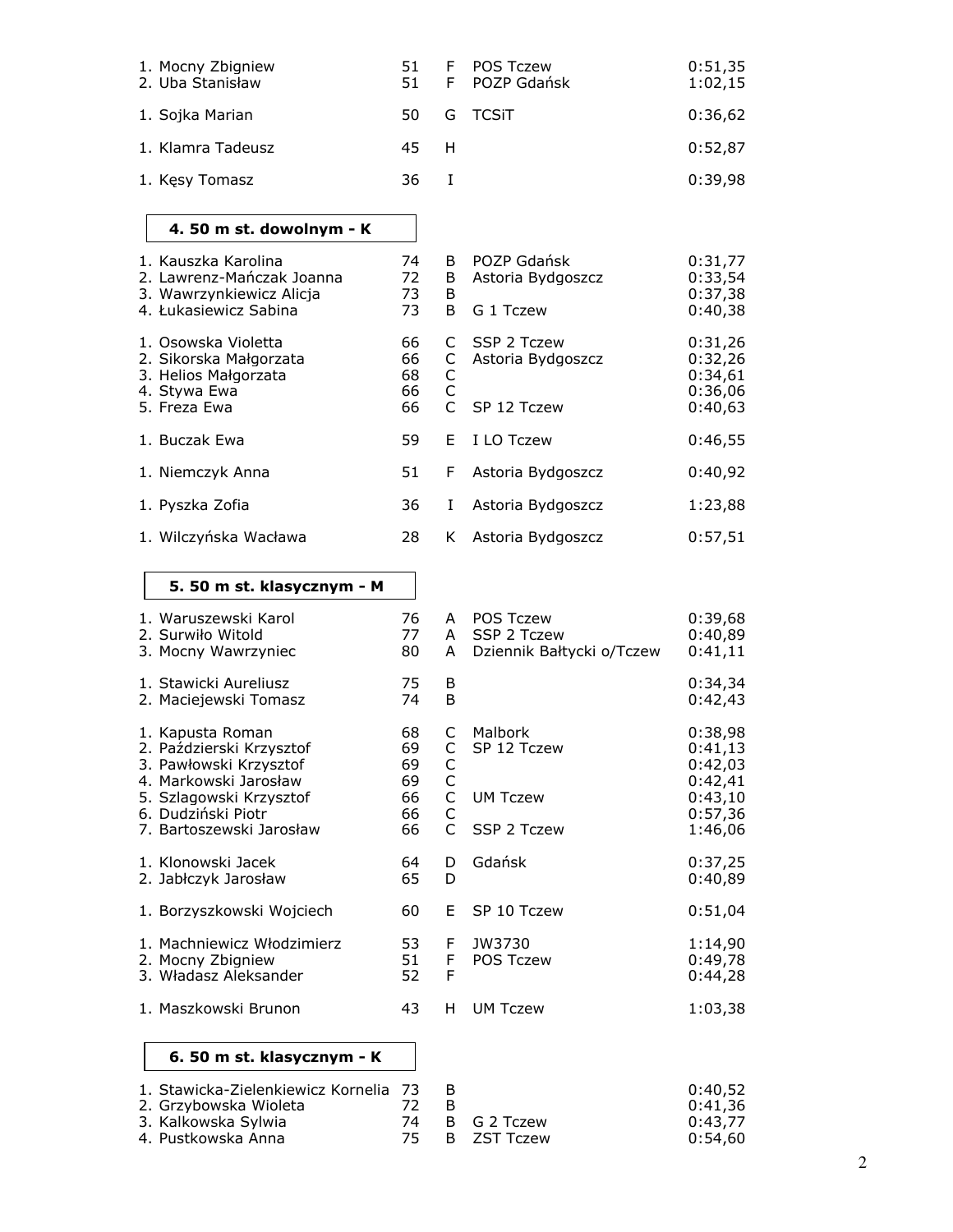| 5. Michalska Iwona                                                                                                            | 72                               | B                                                  |                                                 | 1:11,41                                                        |
|-------------------------------------------------------------------------------------------------------------------------------|----------------------------------|----------------------------------------------------|-------------------------------------------------|----------------------------------------------------------------|
| 1. Łukasik Krystyna<br>2. Balcerowicz Joanna<br>3. Helios Małgorzata<br>4. Dudzińska Bożena<br>5. Stywa Ewa<br>6. Freza Ewa   | 66<br>66<br>68<br>67<br>66<br>66 | C<br>C<br>С<br>C<br>C<br>C                         | Astoria Bydgoszcz<br>G 2 Tczew<br>SP 12 Tczew   | 0:43,88<br>0:44,46<br>0:44,84<br>0:46,18<br>0:47,69<br>0:48,80 |
| 1. Puchalska Joanna                                                                                                           | 64                               | D                                                  | POZP Gdańsk                                     | 0:39,76                                                        |
| 1. Bondara Elżbieta<br>2. Buczak Ewa                                                                                          | 57<br>59                         | E<br>E.                                            | Astoria Bydgoszcz<br>I LO Tczew                 | 0:44,10<br>0:55,49                                             |
| 1. Morzuch-Bielawska Danuta                                                                                                   | 54                               | F                                                  | <b>UM Tczew</b>                                 | 1:10,11                                                        |
| 7. 50 m st. grzbietowym - M                                                                                                   |                                  |                                                    |                                                 |                                                                |
| 1. Melańczuk Tomasz<br>2. Trocha Leszek                                                                                       | 80<br>77                         | A<br>A                                             | POZP Gdańsk<br>Policja Tczew                    | 0:29,98<br>0:34,82                                             |
| 1. Dymowski Marek                                                                                                             | 71                               | B                                                  | Malbork                                         | 0:36,37                                                        |
| 1. Kula Jarosław<br>2. Kłos Daniel<br>3. Krupa Mariusz<br>4. Czubek Jarosław<br>5. Pawłowski Krzysztof<br>6. Kapusta Wojciech | 67<br>68<br>66<br>66<br>69<br>69 | C<br>C<br>$\mathsf{C}^-$<br>C<br>C<br>$\mathsf{C}$ | <b>TCSiT</b><br><b>PKP Tczew</b><br>Eaton Tczew | 0:35,49<br>0:35,54<br>0:36,15<br>0:39,98<br>0:41,00<br>0:42,82 |
| 1. Maj Marek                                                                                                                  | 60                               | E.                                                 | <b>UM Tczew</b>                                 | 0:46,96                                                        |
| 8. 50 m st. grzbietowym - K                                                                                                   |                                  |                                                    |                                                 |                                                                |
| 1. Lawrenz-Mańczak Joanna<br>2. Wawrzynkiewicz Alicja<br>3. Łukasiewicz Sabina                                                | 72<br>73<br>73                   | B<br>B<br>B                                        | Astoria Bydgoszcz<br>G 1 Tczew                  | 0:38,64<br>0:45,19<br>0:58,84                                  |
| 1. Łukasik Krystyna<br>2. Rogowska Katarzyna<br>3. Balcerowicz Iwona<br>4. Dudzińska Bożena                                   | 66<br>66<br>66<br>67             | С<br>C<br>C<br>C                                   | Astoria Bydgoszcz<br>G 2 Tczew                  | 0:42,12<br>0:42,15<br>0:42,28<br>0:44,00                       |
| 1. Pyszka Zofia                                                                                                               | 36                               | L                                                  | Astoria Bydgoszcz                               | 1:23,36                                                        |
| 1. Wilczyńska Wacława                                                                                                         | 28                               | K.                                                 | Astoria Bydgoszcz                               | 1:20,34                                                        |
| 9. 100 m st. zmiennym - M                                                                                                     |                                  |                                                    |                                                 |                                                                |
| 1. Ortmann Marcin                                                                                                             | 80                               | A                                                  | MW Gdynia                                       | 1:07,12                                                        |
| 1. Marut Mariusz<br>2. Ławrynowicz Tomasz<br>3. Maciejewski Tomasz                                                            | 72<br>75<br>74                   | B<br>B<br>B                                        | SSP 2 Tczew                                     | 1:03,26<br>1:17,21<br>1:27,73                                  |
| 1. Domański Dariusz<br>2. Klamra Tomasz<br>3. Lonczak Waldemar                                                                | 67<br>68<br>68                   | C<br>$\mathsf{C}$<br>C                             | <b>Berlin</b><br>Olsztyn<br>Energa Tczew        | 1:08,69<br>1:24,18<br>1:29,49                                  |
| 1. Warchoł Wojciech<br>2. Jabłczyk Jarosław                                                                                   | 61<br>65                         | D<br>D                                             | Gdańsk                                          | 1:07,30<br>1:30,06                                             |
| 1. Laskowski Jerzy                                                                                                            | 57                               | E.                                                 | <b>UM Tczew</b>                                 | 1:57,79                                                        |